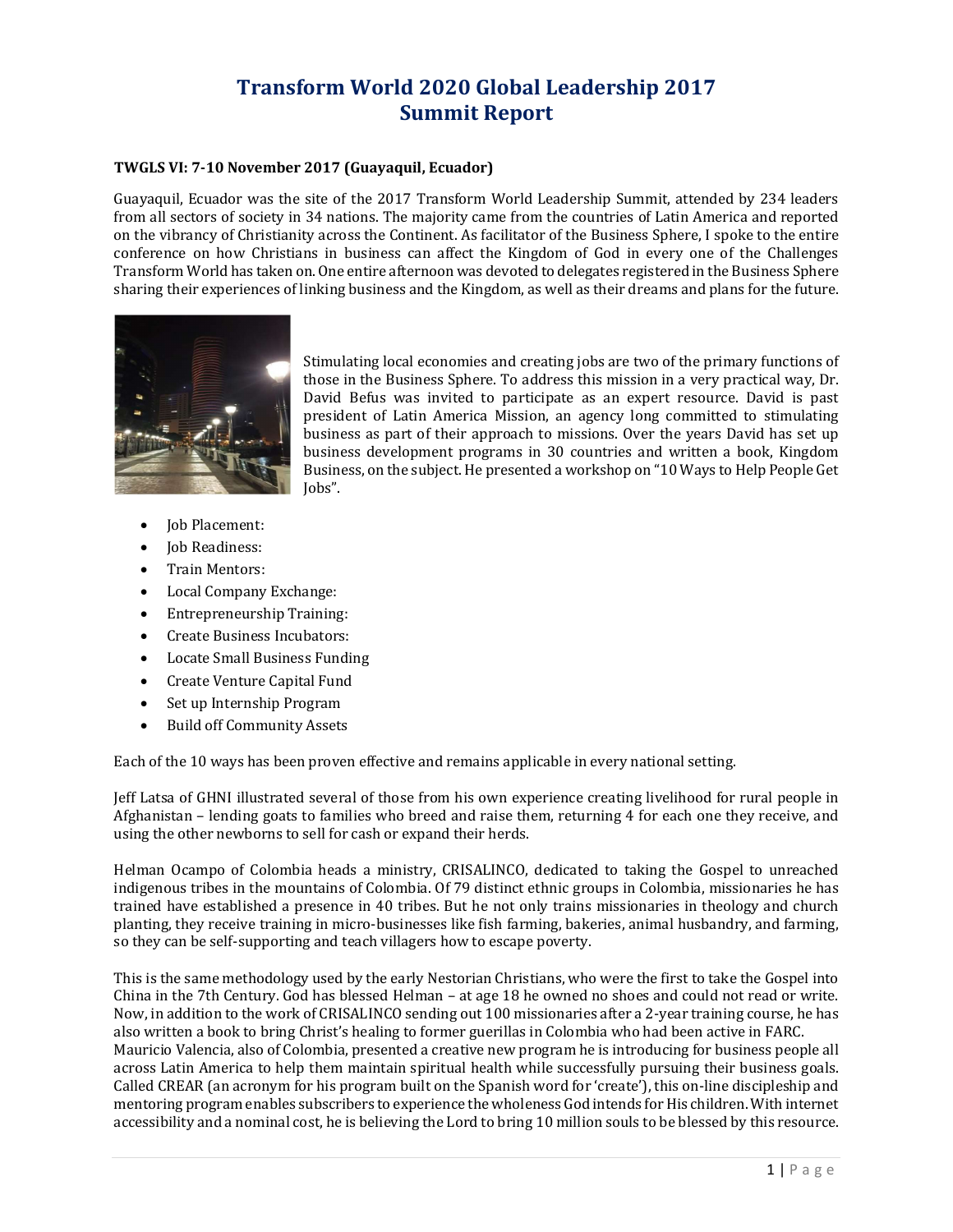CREAR will join together the legitimacy of engaging wholeheartedly in business while simultaneously remaining uncompromising in spiritual commitment.

In April of 2016, an earthquake in the northern part of Ecuador devastated several communities. 800 died in the city of Pedernale alone. The smaller town of Chamanga was literally in ruins. God called on an indigenous Christian and Missionary Alliance pastor, Pedro Salazar Villamar, to respond. Just getting food to the survivors was first. Because their source of potable water had been destroyed, he organized the re-digging of a long abandoned well which soon provided all the water they needed. Sports activities and reading classes were organized to keep the children busy while the rubble was cleared and tents were set up for housing. But Pastor Villamar quickly began looking for business opportunities they could use to generate funds locally. A natural supply of rich coconut allowed them to make coconut candies first, and then pure coconut oil they could sell in the cities of Ecuador, and eventually export. With the Gospel and a church, wholistic redevelopment is happening. So appreciative were the townspeople, they have asked Pastor Villamar to become their mayor!

And then, everyone was touched when Gisela S., a single mom from Ecuador, got up the courage to ask the question she came for: "How can my friends and I start businesses as single moms to support ourselves?"

Transform World has adopted the 7 Spheres of society identified by Dutch theologian Abraham Kuyper, such as Church, Education, Government, and Business. The identity of those active in the Business Sphere is further refined by this statement:

#### The Business Sphere is comprised of Christian men and women who engage in business and use their business activities to advance the Kingdom of God. They may also be active in other spheres apart from their direct engagement in business.

This identity is important in several respects: First, it clarifies the reality that Christians in the business world have (much) more to contribute than money for other people to do missions. They can do missions within the context of their business, often with more reach and acceptance than pastors, evangelists, or missionaries can. Second, it recognizes that business people may be very effective in taking on other challenges, but not through their business activities and so properly in another sphere.

For example, a business woman working to affect adoption of orphans may be operating more in the Church or Government or Media Spheres. The 2017 Summit in Guayaquil was notable for the active participation of senior church leaders from several major denominations and churches in Ecuador. These church leaders saw the distinctions in the spheres clearly and recognized the legitimacy of business as a means to advance the Gospel. Mr. Stann Leff, a member of BPN Board of Director, was invited by the host pastor to return to Guayaquil in 2018 to present a conference on Business as Mission.

The role of the Business Sphere in addressing the 7 Challenges of Transform World was clarified during the 2017 Summit and the Facilitators' Retreat that preceded the Summit in Guayaquil. Here are the primary ways we will seek to mobilize the Christian business community by each challenge:

#### 1. Ideological Challenge

- Model true Christian values in the marketplace
- Share the Gospel with Muslims in the context of work relationships
- Provide legal resources for prejudicial challenges in Muslim countries
- Offer training materials on both Islam and Christianity

#### 2. Justice Challenge

- Maintain air pricing and wages
- Advocacy with government officials and senior management
- Create a manual and a coaching resource on facing corruption

## 3. Family Challenge

- Providing income for families through job creation and business development
- Developing a manual on preparing children for work and careers
- Creating a manual on managing business family tensions